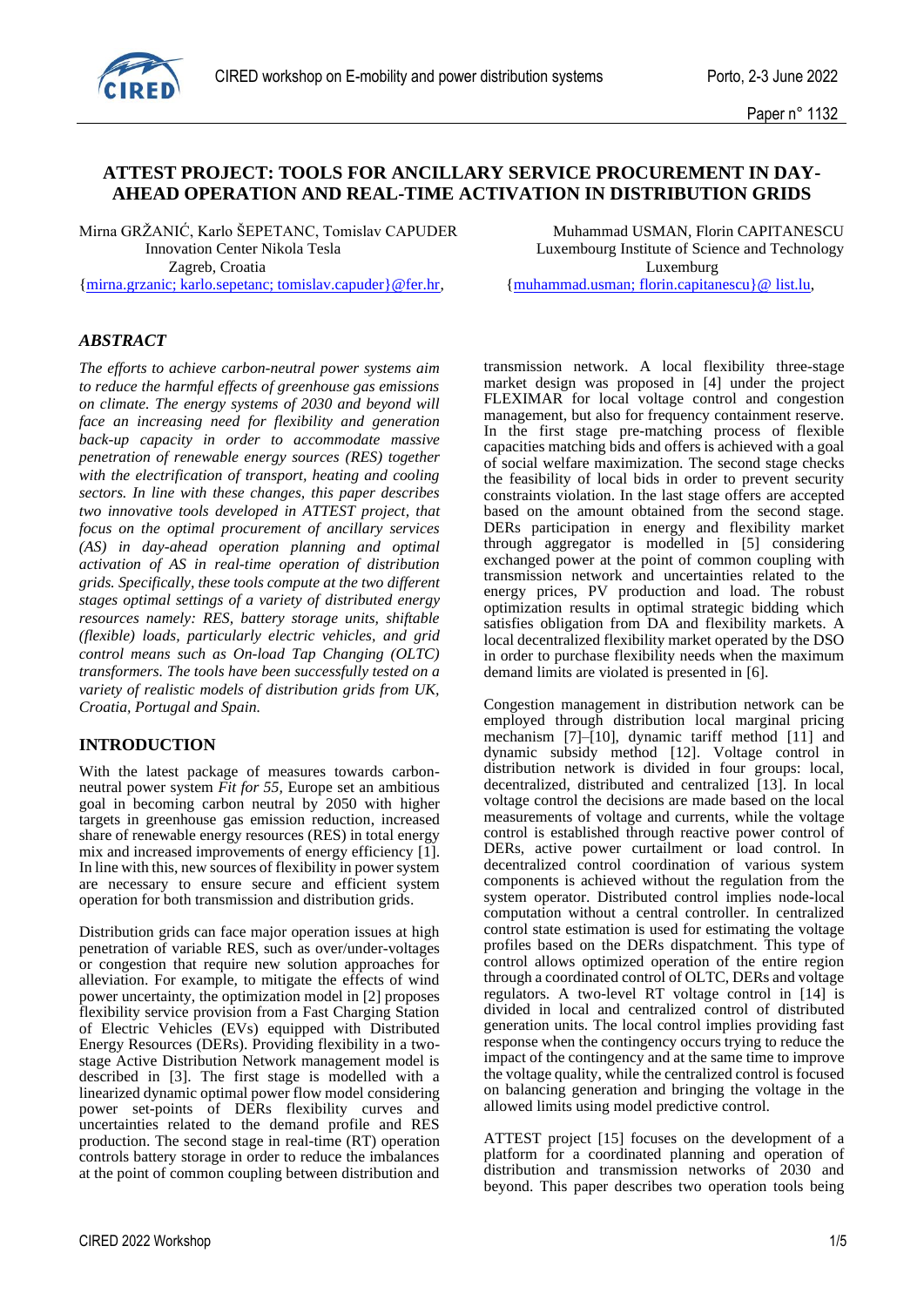

developed in the project for ancillary services (AS) procurement in day-ahead (DA) operation planning and RT activation in the distribution network. The tool for flexibility procurement for voltage control and congestion management in DA operation planning of the distribution network supports the Distribution System Operator (DSO) in mitigating RES uncertainty and ensuring that the network capacity is never exceeded in RT operation. The tool for AS activation in RT operation of the distribution network optimizes the activation of flexibility provided from DSO assets or procured from the AS market aiming to maintain the safe distribution network operation. Both tools consider Transmission System Operator (TSO)/DSO coordination mechanism which is crucial for avoiding procurement and activation of counteracting services from resources connected to the distribution network.

# **TWO-STAGE ATTEST SOLUTION FOR ANCILLARY SERVICES PROCUREMENT AND ACTIVATION IN DISTRIBUTION GRIDS**

Figure 1 shows the two-stage coupled management of AS in distribution grids, proposed in the ATTEST project, including input data and interaction of the tools together with the DA and RT TSO-DSO coordination. In DA AS procurement due to the complexity of pricing mechanism, active and reactive flexibility bids are procured separately, while in RT both active and reactive bids are activated simultaneously. An interested reader is referred to [16] for detailed description of TSO/DSO coordination mechanism developed in ATTEST project.

DA tool receives flexibility bids from DERs, network data together with scenarios of RES production and load and potentially requests from the TSO for AS provision in the transmission network, which serve as an input data in the model.

DA tool sends the optimal set-points of DERs to the RT tool together with up and down limits for providing flexibility service for each DERs. RT tools re-dispatches DERs setpoints based on the state-estimation results in order satisfy the distribution network constraints and to provide the required flexibility to the TSO.



Figure 1 Tools for DA procurement and RT activation of AS in distribution grid

# **DAY-AHEAD ANCILLARY SERVICE PROCUREMENT IN DISTRIBUTION GRIDS**

The procurement of ancillary services for voltage control and congestion mitigation in medium voltage distribution grids is formulated as a centralized stochastic multi-period AC optimal power flow (S-MP-OPF) problem [17]. The stochasticity of RES (e.g. wind/solar) power production is modelled by a set of *s* independent scenarios generated using time-series based auto-regressive integrated moving average (ARIMA) model [18]. The problem can be formulated in an abstract way as follows:

$$
\min f(u_{s,t})\tag{1}
$$

$$
g_{s,t}(u_{s,t},x_{s,t})=0
$$
 (2)

$$
h_{s,t}(u_{s,t}, x_{s,t}) \le 0 \tag{3}
$$

where, for every RES uncertainty scenario *s* and period of time *t* (without loss of generality, 24 hours ahead are generally modelled with a time resolution of one hour),  $u_{s,t}$  denotes the vector of control variables or flexible options (e.g. RES active and reactive power, OLTC ratio, state of charge of storage units, power demand of flexible loads such as EVs),  $x_{s,t}$  represents the vector of state variables (i.e., real and imaginary parts of complex voltage at nodes), the objective (1) minimizes the expected cost of grid operation, equality constraints (2) express active and reactive power balance at nodes and constraints (3) include operation limits (e.g. on bus voltage magnitudes and currents through branches) as well as physical or operation limits on DER (e.g., active/reactive power range of RES, energy intertemporal constraints modelling the operation of storage and flexible loads including their energy conservation, and limits on OLTC ratio).

The full-flexibility options model above is a mixed-integer nonlinear programming (MINLP) problem; however, some combinations of flexible options (e.g., adjustments of RES active/reactive power or OLTC ratio) lead to simpler NLP problems.

The S-MP-OPF model has been developed in Julia/JuMP [19], [20] environment. For benchmarking purposes, the models are first solved via off-the-shelf solvers such as IPOPT (when NLP) or Bonmin (when MINLP). Then, for the sake of tractability, the proposed tool itself relies on successive linearizations of the MINLP problem, through MILP models, whose accuracy is iteratively improved. The proposed linearization employs second-order Taylor series expansion of trigonometric terms in the nonlinear constraints in (2), i.e., the active/reactive power flows, and (3), i.e., the branch currents [21]. As such the MILP models are formulated in variables such as square of voltage magnitude and voltage angle difference between nodes. The tool has been tested on several different datasets and provides systematically highly accurate solutions in acceptable computation time (i.e., at most a few minutes).

The objective function considered in the DA tool minimizes the overall cost of the network operation, which consists of the expected cost associated with the DER deviation from the market schedule in each scenario *s* and time-period *t*: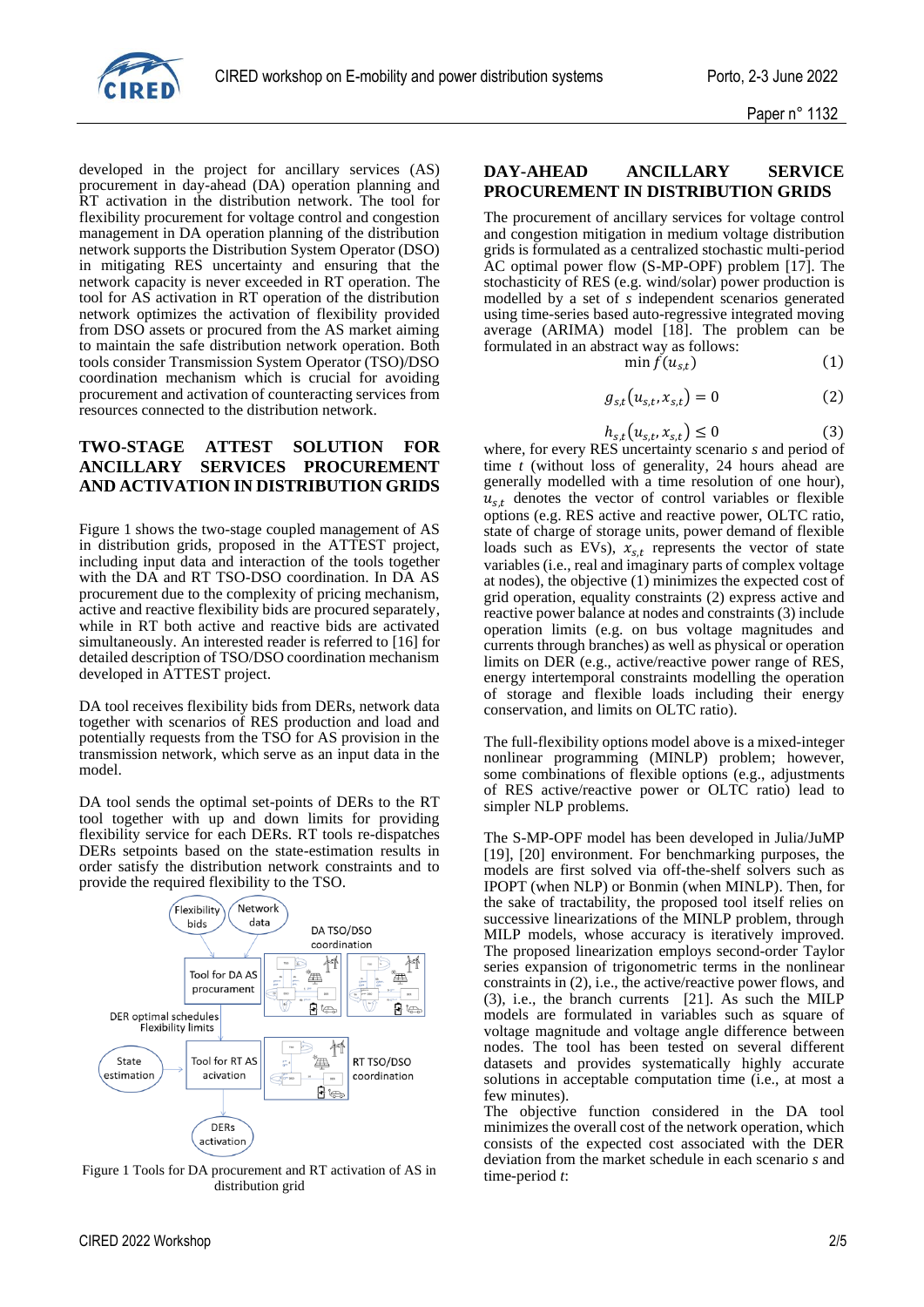

$$
\begin{aligned} &\min \sum\limits_{s \in S} \sum\limits_{t \in T} \pi_s \bigg\{\bigg(\sum\limits_{i \in G} c^{cut}_{i,p} P^{cut}_{i,s,t} + \sum\limits_{i \in B} c^{str}_{i,b} (P^{dch}_{i,s,t} - P^{ch}_{i,s,t}) + \\ &c^{fl}_{i,l} \sum\limits_{i \in F} (P^{od}_{i,s,t} + P^{ud}_{i,s,t}) \bigg) \Delta T + c^{olte}_{ij} |\alpha_{ij,s,t} - \alpha^0_{ij,s,t}| \bigg\} \end{aligned}
$$

where  $P_i^{curr}$ , is the curtailed active power of RES unit,  $P_i^{dch}$  and  $P_i^{ch}$  are the active power discharging and charging of battery storage unit, and  $P_i^{od}$  and  $P_i^{ud}$  are the active power overdemand and underdemand of flexible load.

Figures 2 and 3 show some typical results obtained with this tool as regards optimal redispatch of a particular type of flexible load, namely the modulation of EV charging and discharging, at two locations termed FL:7 and FL:29, with respect to their desired pattern and while fulfilling their energy balance on 24 hours. One can observe an expected behaviour as: (i) under-demand (i.e., reduction of demand/EV charging occurs mostly) at peak load in the evening, where the grid is highly loaded and (ii) overdemand (i.e., increase in demand/EV charging) happens mainly at night or around noon, when the load is light while wind and PV production is high.



Finally, the optimal scheduling of DERs obtained upon solving the S-MP-OPF problem (1)-(3) are transmitted to the RT tool for activation of AS, which is described below.

## **REAL-TIME ANCILLARY SERVICE ACTIVATION IN THE DISTRIBUTION NETWORK**

The RT tool determines optimal flexibility activation procured by both system operators. The activation aims to optimally re-dispatch DER setpoints, with respect to their optimal values procured in DA stage by the previous tool, so as to remove distribution network operating constraint violations at minimal cost and to provide requested flexibility by the TSO for the transmission network.

The mathematical foundation is set in exact AC OPF formulation in rectangular coordinates. Equations (4) and (5) describe power flow formulas. The rectangular notation is of nonconvex quadratically constrained quadratic programming (NC-QCQP) form which offers computational benefits as opposed to the polar notation which belongs to general nonlinear programming form. Normally, nonlinear solvers at every solver iteration request from the solver-calling program or programming language to evaluate nonlinear functions, Jacobian and Hessian matrices. However, since NC-QCQP is quadratic, it has constant Hessian matrix which thus does not need to be recomputed which speeds up computation. This is relevant since this tool works in RT. Of the high relevance is also that there are no discrete variables in the model. Activation of all flexible sources in either up or down direction is costly so the simultaneous up and down flexibility activation never occurs even without binary variables to prevent this. Discrete variables are generally known to be computationally the most demanding component of optimizations.

$$
P_{n,m} = g \cdot ((V_n^d)^2 + (V_n^q)^2) - g \cdot (V_n^d V_m^d + V_n^q V_m^q) + b \cdot (V_n^d V_m^q - V_n^q V_m^d) Q_{n,m} = -b \cdot ((V_n^d)^2 + (V_n^q)^2) + b \cdot (V_n^d V_m^d + V_n^q V_m^q) + g \cdot (V_n^d V_m^q - V_n^q V_m^d)
$$
(5)

 $P_{nm}$  and  $Q_{nm}$  are active and reactive power flow variables,  $V^d$  and  $V^q$  are real and imaginary part of voltages, while  $b$  is susceptance of the line  $nm$  and  $q$ represents conductance of the line.

The tool receives input data from two other tools: the DA reserve procurement tool and from the distribution network state estimation also developed within the project. The procurement tool data includes flexible source limits and costs. There are 3 flexibility source categories: loads, distributed generators and storage units. Loads provide demand response manifested as overdemand or underdemand, generators can be curtailed and storage units can provide both up and down, active and reactive power services. State estimation tool computes distribution network state from measurement data: voltage magnitudes and angles, power flows and bus injections. Standardized MATPOWER data format is used to exchange state estimation between the tools and to store distribution network data, but custom Excel-based format for flexibility sources data.

Tackling uncertainties is important in power system plaining due to high electricity value of loss load. This is especially difficult in RT optimization where computation time is limited and prediction models need to be simple. This RT tool works in model predictive control (MPC)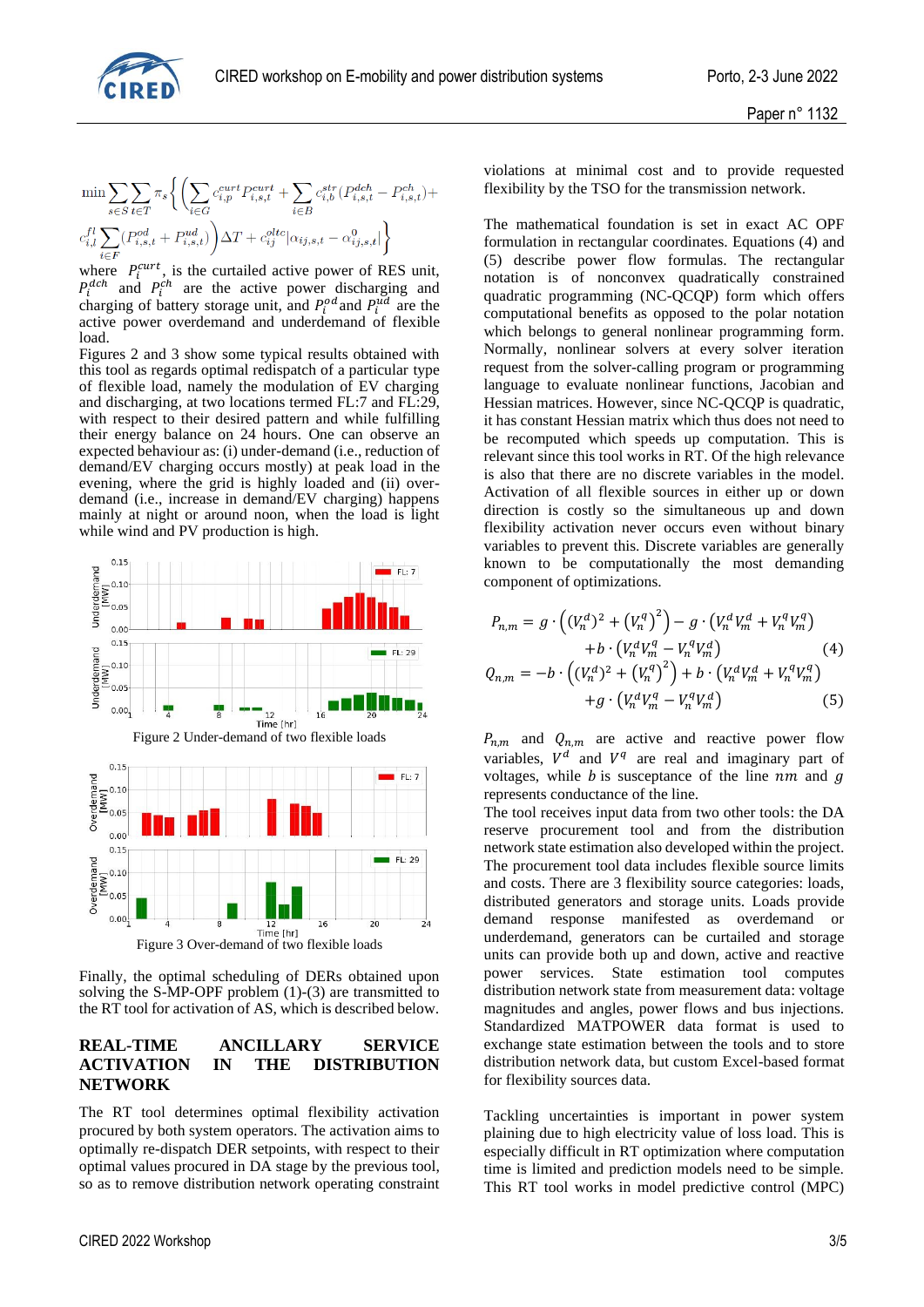

fashion shown in Figure 4. It optimizes for the present and several near future time periods. Future time periods are based on two prediction scenarios, one for the high load and the other for low load. High load scenario simply multiplies all current loads with time-progress increasing factor, and low load scenario with time-progress decreasing factor. For storage, the tool tracks state-ofenergy changes to avoid requesting infeasible flexibility activation due to storage depletion or overcharge. The MPC approach makes the optimization conservative, i.e., it may not activate flexibility sources at the fullest or even the least expensive in the present so that it is better prepared for potentially even worse future.



Figure 4 MPC optimization structure

If the flexibility sources are not fully activated when needed, it implies that at least some operational constraints are violated and penalization is applied. The tool uses double penalty method for every operational constraint: voltage magnitudes and line apparent power limits. The first penalty is soft, i.e., the penalty factor is low, but only limited violation quantity is allowed to be addressed with this penalty. There is a strong emphasis not to allow for high constraint violations so any violation quantity higher than allowed by the first penalty is penalized with much higher factor. Equations (6) and (7) implement double penalty approach for apparent power limits and voltage limits respectively.  $\overline{S}$ , V and  $\overline{V}$  are apparent power and voltage limits and  $S^{pen1}$ ,  $S^{pen2}$ ,  $V^{pen1}$ ,  $V^{pen2}$ ,  $\bar{V}^{pen1}$  and  $\bar{V}^{pen2}$  are nonnegative penalty variables where versions with number 1 in the superscript are also bounded from the upper side to the desired value. The same penalized formulas are applied to both present and future time steps.

$$
P^2 + Q^2 \le (\bar{S} + S^{pen1} + S^{pen2})^2
$$
 (6)  

$$
(V - V^{pen1} - V^{pen2})^2 \le (V^d)^2 + (V^q)^2
$$

$$
\frac{V}{\sqrt{1 - V}} - \frac{V}{\sqrt{1 - V}} = \frac{V}{V} \approx (V) + (V)
$$
  

$$
\leq (\bar{V} + \bar{V}^{pen1} + \bar{V}^{pen2})^2
$$
 (7)

Distribution system flexibility sources also provide services to TSO. We acknowledge that it is impossible to find global optimal solution for both TSO and DSO flexibility activation if the two optimizations are run separately. Theoretically, TSO can request flexibility activation that is in opposite direction that DSO needs. We resolve this issue by allowing the DSO to activate any quantity of opposite flexibility direction than TSO, as long

as it has also activated the requested correct flexibility direction. This behaviour can be enforced using constraints  $(8) - (11)$  where left-hand-side variables, which are all nonnegative, are total distribution network up and down activated flexibility and right-hand-side are parameters, i.e. activation signals, as requested by the TSO.

Q

$$
P^{up\_DSO} \ge P^{up\_TSO} \tag{8}
$$
\n
$$
P^{dn\_DSO} \ge P^{dn\_TSO} \tag{9}
$$

$$
P^{dn\_DSO} \ge P^{dn\_TSO} \tag{9}
$$
  
\n
$$
Q^{up\_DSO} \ge Q^{up\_TSO} \tag{10}
$$

$$
dn\_DSO \geq Q^{dn\_TSO} \tag{11}
$$

The final key part of the optimization model is the objective function (12). It minimizes the flexibility activation costs  $c^{flex\_activation}$  modelled as a convex square function as in formula (13) with  $a$ ,  $b$  and  $c$ coefficients where  $P^{up/dn}$  is any flexible device activation in any direction and constraint violation penalties from formula (14). Different coefficients are supported for every device, direction, penalty type and time step, i.e., present or future. For future time steps we generally consider lower penalty factors  $\pi^{pen1}$  and  $\pi^{pen2}$  since such unfavourable future scenarios are unlikely.  $(S | V | \overline{V})$ represents either apparent power or voltage up or down penalty variable. The objective function (9) sums activation costs and constraint violation penalties over all time periods  $t$ , devices, flexibility directions and constraints.

Min  
\n
$$
\sum_{t,dev,up/dn} c^{flex\_activation} + \sum_{t,constr.} c^{pen}
$$
 (12)  
\n
$$
c^{flex\_activation} = a \cdot (P^{up/dn})^2 + b \cdot P^{up/dn} + c
$$
 (13)  
\n
$$
c^{pen} = \pi^{pen1} \cdot (S \mid \underline{V} \mid \overline{V})^{pen1} + \pi^{pen2} \cdot (S \mid \underline{V} \mid \overline{V})^{pen2}(14)
$$

## **CONCLUSION**

The ATTEST project provides among others a framework for TSO/DSO coordination and tools for DA AS procurement and RT activation in distribution grids. DA stage makes decisions based on flexibility bids and network data, while RT tool relies on state estimation and its decisions are driven by the AS procured schedules. Uncertainties are addressed in both tools with forecast scenarios. The tools aim to ensure secure distribution network operation and provide AS to TSO under unfavourable uncertainty realizations at minimal costs. The tools have been successfully tested on a variety of realistic models of distribution grids, both radial and weakly meshed, from UK, Croatia, Portugal and Spain. These datasets will be made publicly available during the course of the project.

### **Acknowledgments**

This research work has received funding from the European Union's Horizon 2020 research and innovation program under grant agreement No 864298 (project ATTEST).